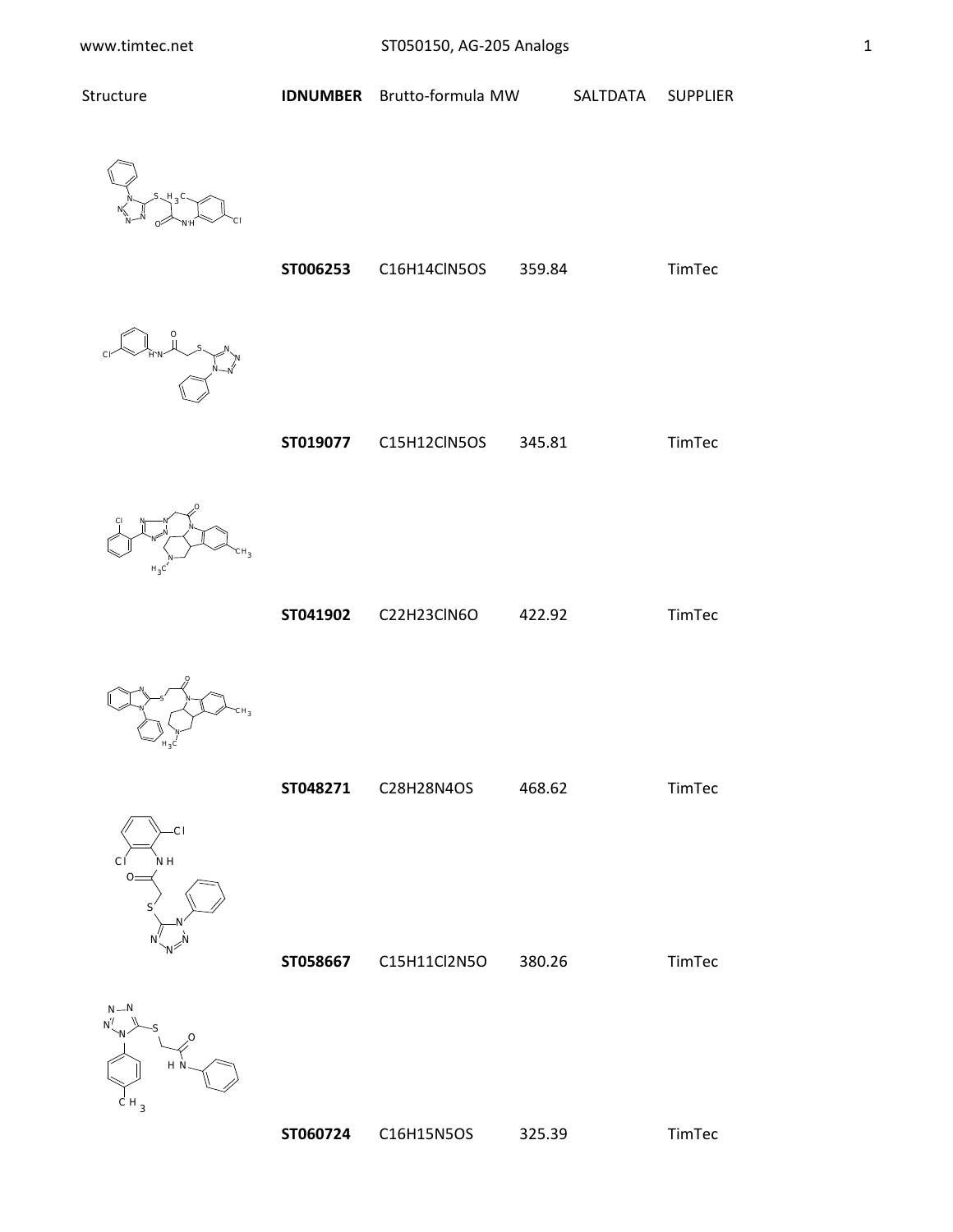O

 $H_3$ 

 $H_{\alpha}$ 

 $H_3C$ 

$$
H_3C\begin{matrix}CH_3\\ H_3C\end{matrix}
$$



**ST091913** C25H26N6OS 458.59 TimTec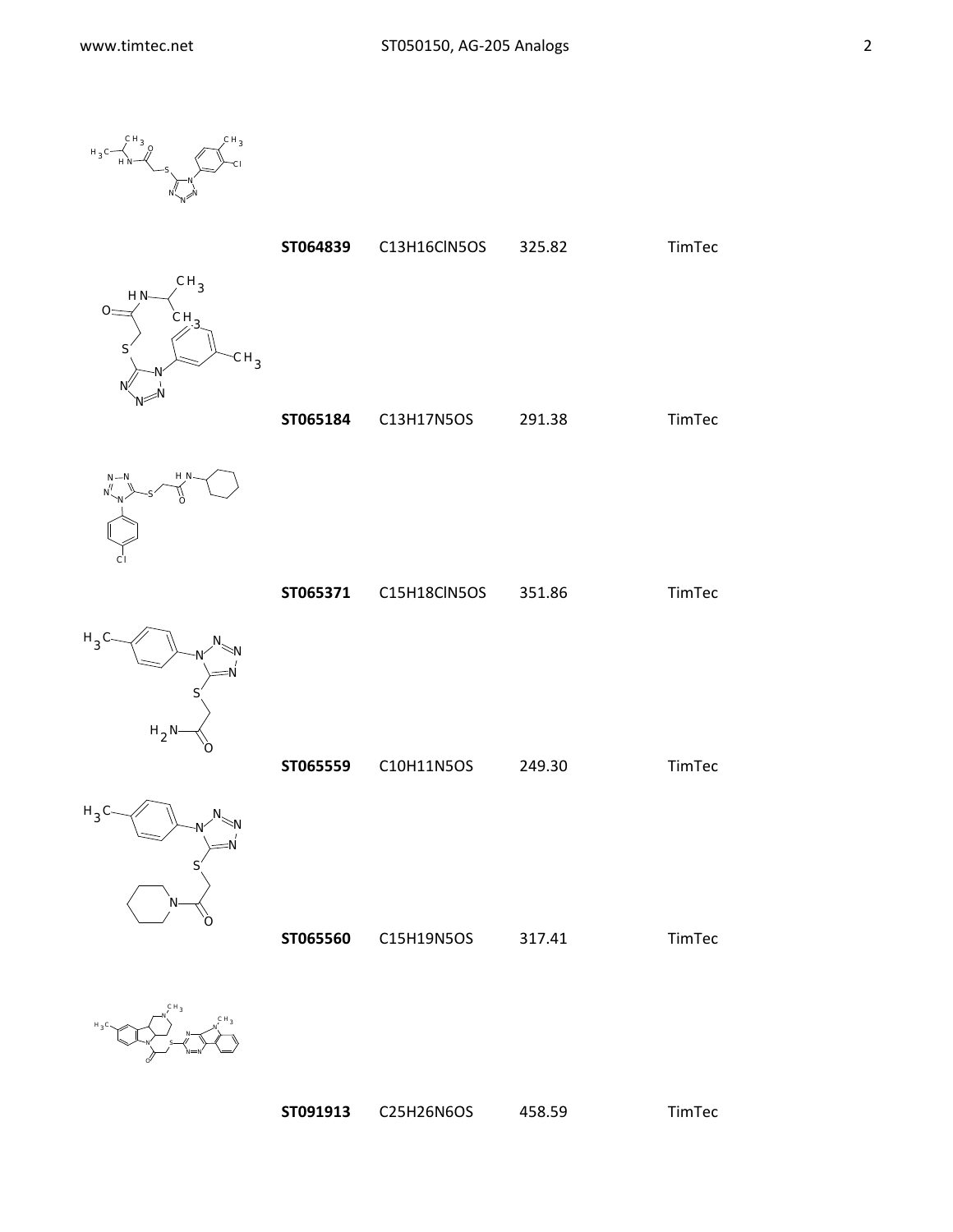

**ST4050448** C16H14ClN5OS 359.84 TimTec



**ST4064857** C16H11ClF3N5<sup>(</sup> 413.81 TimTec



**ST4066640** C18H18ClN5OS 387.89 TimTec



**ST4074479** C23H26N6O2S 450.56 TimTec



**ST4074690** C25H30N6OS 462.62 TimTec



**ST4075725** C23H18ClN5OS 480.01 TimTec



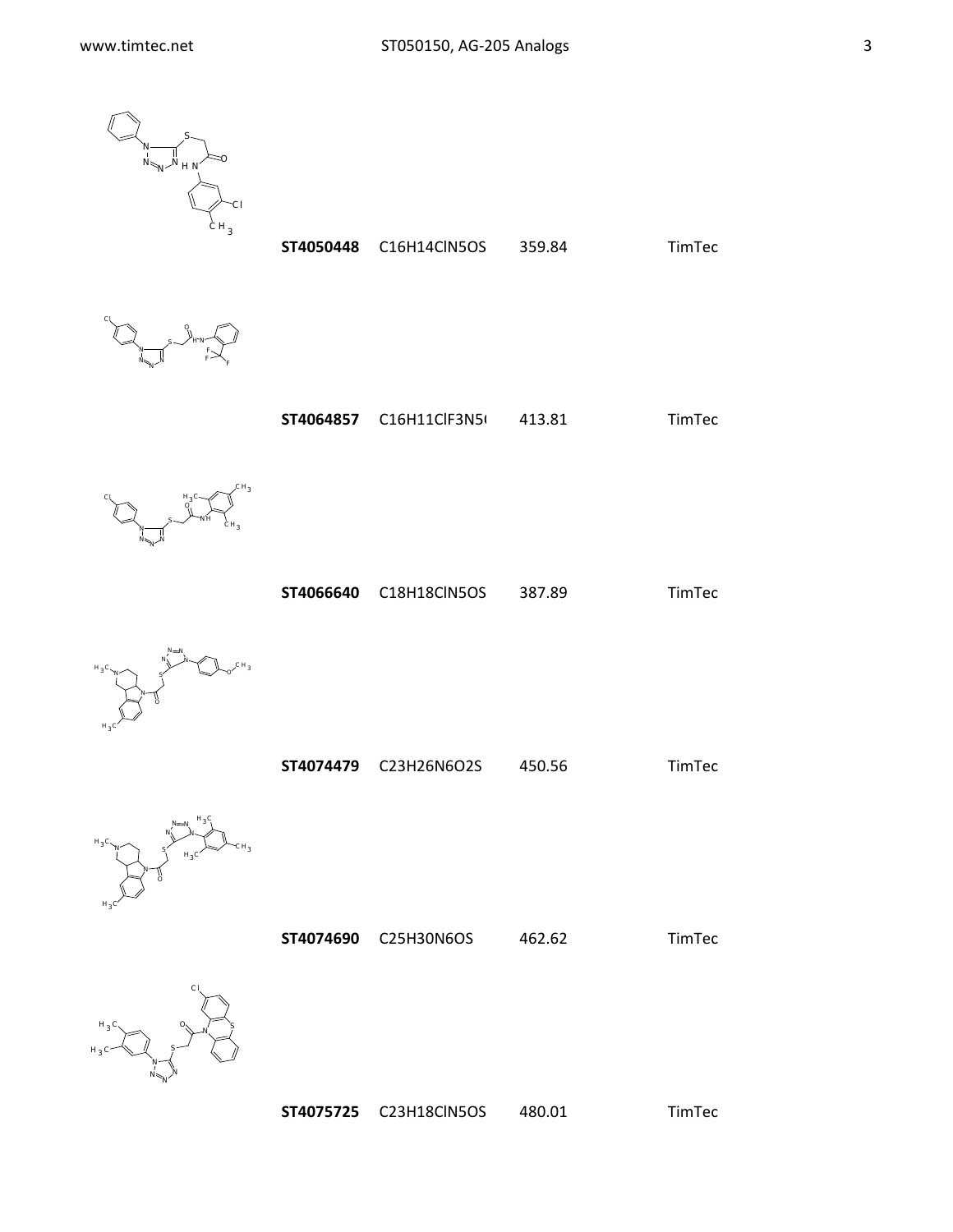$$
\begin{matrix} \mathcal{O} & \mathcal{O} \\ \mathcal{O} & \mathcal{O} \end{matrix}
$$

**ST4077097** C15H11Cl2N5O 380.26 TimTec



**ST4091372** C17H16ClN5OS 373.87 TimTec



**ST4134537** C24H25N5OS 431.56 TimTec



 $N = N$ 

S

 $H N < 0$ 

Cl



**ST5053630** C15H12ClN5OS 345.81 TimTec

N  $N_{\sim N}$ N S NH O  $H_3C$